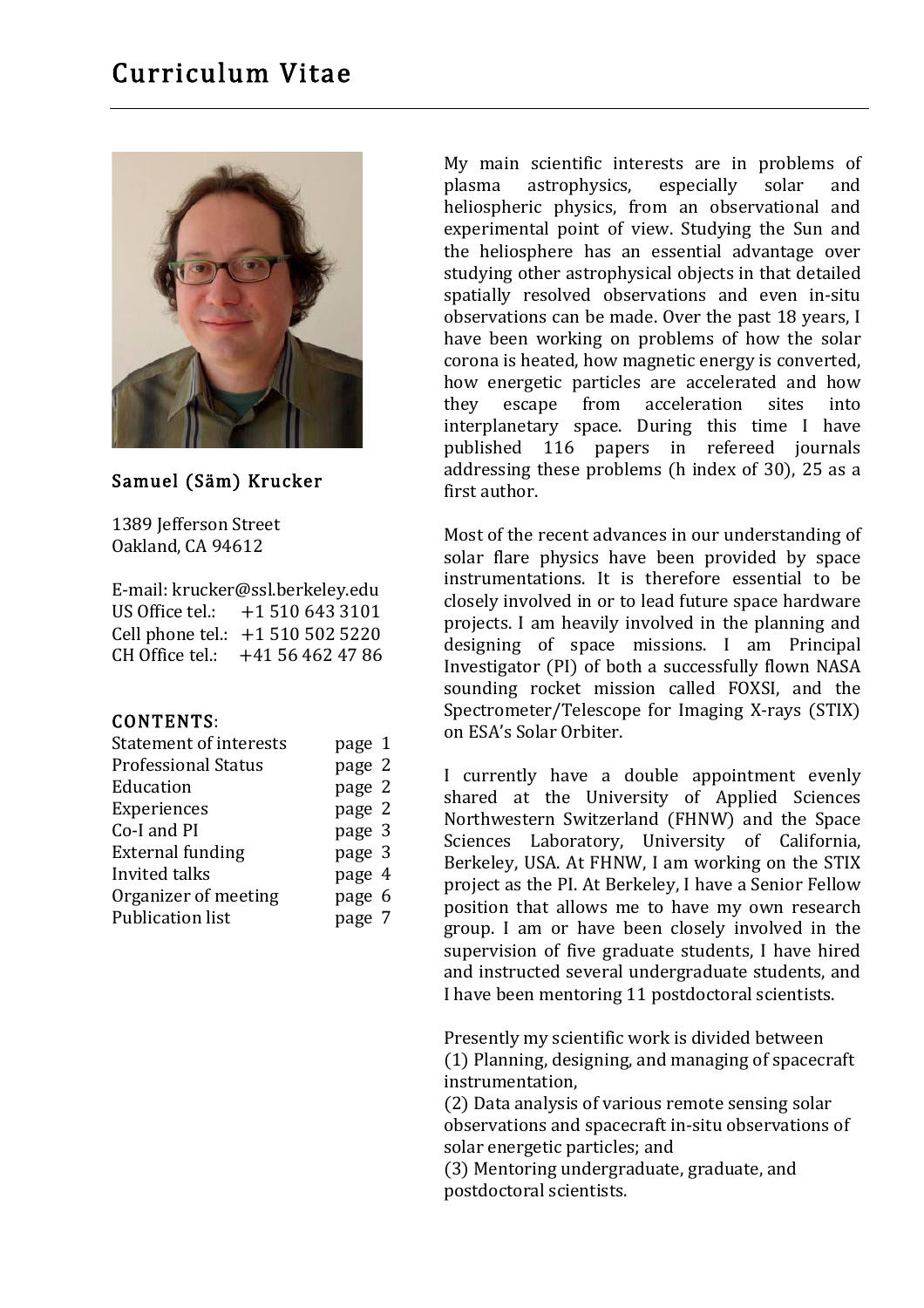# Curriculum Vitae Page 2 of 13

### Professional Status

2011: Faculty at University of Applied Sciences Northwestern Switzerland

2010: double appointment at and the University of Applied Sciences Northwestern

Switzerland and the Space Sciences Laboratory, University of California at Berkeley 2008-2010: Head of space allocation committee at the Space Sciences Laboratory 2008: Member of the executive committee to the director of the Space Sciences Laboratory 2006 to present: Senior Fellow at the Space Sciences Laboratory, UC Berkeley 2000-2006: Research physicist at the Space Sciences Laboratory 1999-2000: Extension of fellowship of the Swiss National Science Foundation (2 years) 1998: Fellowship of the Swiss National Science Foundation awarded (1 year) 1997-2000: Post-doctorate position at the Space Sciences Laboratory, University of

California, Berkeley (with Prof. R. P. Lin)

### Education

1996: PhD Thesis: "Small Solar Flares in Radio and X-rays: Microflares and Radio Bursts" 1993-1996: PhD student at the Institute of Astronomy, ETH Zürich (Prof. A. O. Benz) 1992:Diploma in experimental physics (Masters Degree), ETH Zürich

Diploma thesis in Quantum Electronics: "Investigations on Photorefractive KNbO3 in the Red and Near Infrared" (supervisor Prof. P. Günter)

1987-1992: Study of experimental physics, ETH Zürich, Switzerland

## Experience

### Planning, design, and calibration of spacecraft instrumentation

- PI of the STIX instrument on ESA's Solar Orbiter mission (to be launch in 2017)
- PI of NASA sounding rocket experiment (FOXSI, successfully launched on Nov 2, 2012)
- Testing and calibration of hard X-ray focusing optics
- RHESSI imager testing in collaboration with the Paul Scherrer Institute, Switzerland
- Studies for future space instrumentation, in particular for inner heliospheric missions (Solar Probe Plus, Sentinels) and for hard X-ray imaging spectroscopy missions (SPARKS, SEE2020, RAM)

## Data analysis and interpretation of solar observations:

- X-ray and gamma ray observations with RHESSI
- Spectral and imaging radio observations of the Sun
- In-situ observations of solar particle events detected in interplanetary space (WIND/3dp).
- Furthermore, I have extensive experience in observation and data analysis with the following instruments: VLA, Yohkoh SXT, Hinode XRT, EIT, STEREO/SECCHI, CDS, SUMER, TRACE, GOES/SXI, Ulysses/GRB, SDO, particle detectors on ACE, SOHO, and Ulysses, radio observations with WIND/WAVES and STEREO/WAVES
- Software development in IDL for data analysis in particular for the RHESSI mission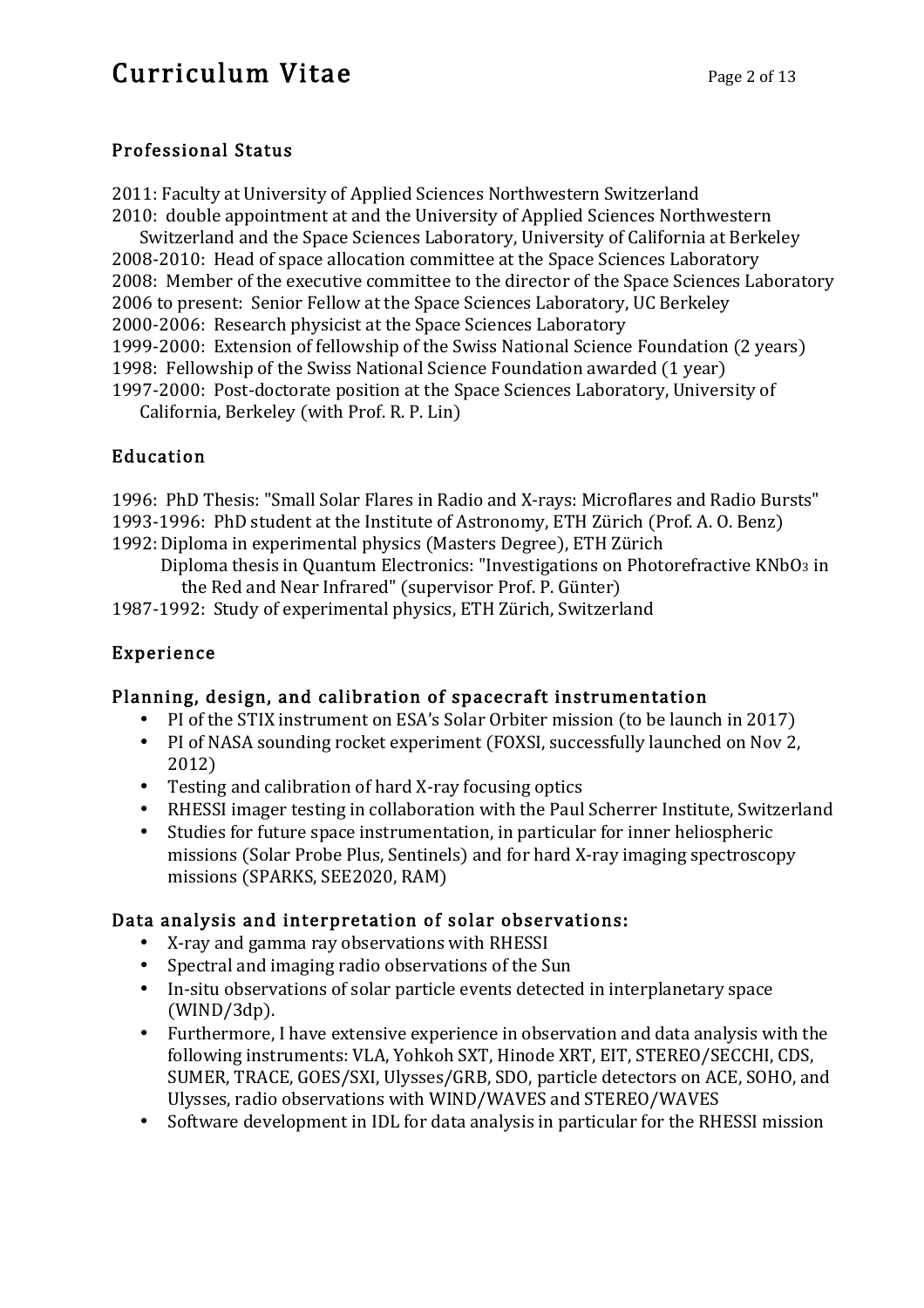# Curriculum Vitae Page 3 of 13

### Many years of experience in instructing students:

- Regularly hire and supervise undergraduate students, working together on scientific data analysis projects and hardware projects
- At Berkeley, have been closely involved in the supervision of 5 graduate students
- Over the past 10 years, have mentored 11 Postdoctoral Fellows
- Have given lectures at summer schools in both Europe and the USA

#### International scientific reputation:

- Published 116 refereed papers in international journals, 25 as a first author (hindex of 30)
- Given 41 invited talks over the past 10 years
- Scientific organizer of international meetings and workshops
- Worldwide scientific collaborations

### Co-Investigator and Principle Investigator on the following space missions

- 2012: PI of STIX onboard ESA's Solar Orbiter mission
- 2011: Member of the NuSTAR science team
- 2010: Co-I of FIELDS instrument suite onboard the NASA mission SOLAR PROBE+
- 2008: Deputy PI of STIX onboard ESA's Solar Orbiter mission
- 2007: PI of NASA low cost access to space sounding rocket mission (FOXSI)
- 2006: Co-I of SWAVES instrument on the NASA mission STEREO
- 2003: Co-I of the NASA small explorer mission RHESSI

### External Funding as PI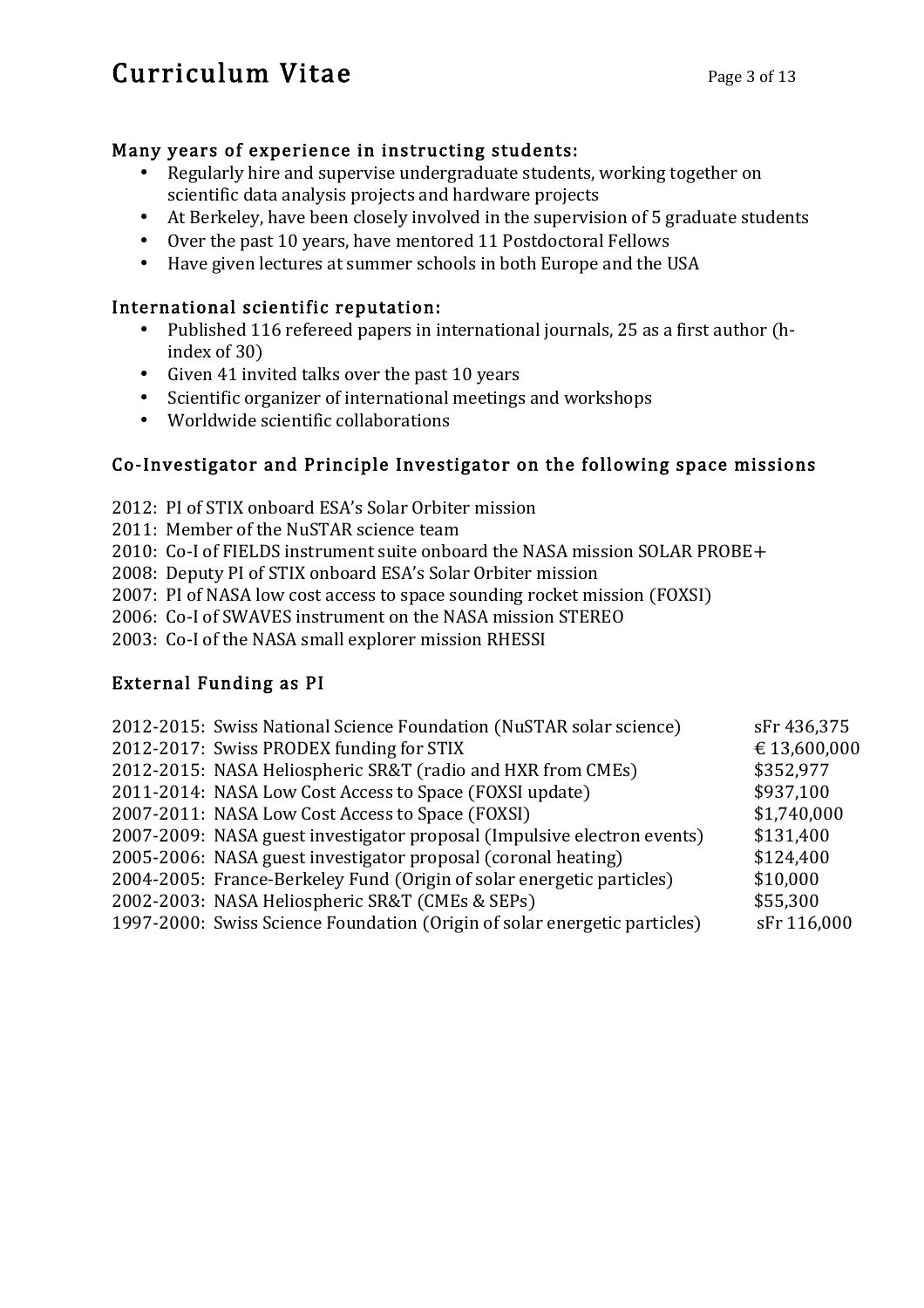# Curriculum Vitae Page 4 of 13

## Invited Talks at international conferences (since 2002)

- 1. FASR workshop, Green Bank, WV, USA, May 2002, "Coronal heating and microbursts"
- 2. American Geophysical Union (AGU) spring meeting, Washington, DC, USA, May 2002, "X-ray signatures related to energetic electrons escaping from the Sun: First RHESSI results"
- 3. Solar Physics Division (SPD) Meeting, Albuquerque, NM, USA, June 2002, "X-ray Imaging spectroscopy with RHESSI: first results"
- 4. 34th COSPAR Scientific Assembly, Houston, TX, USA, October 2002, "Understanding of Particle Acceleration from in situ Electron Measurements"
- 5. Solar Imaging Radio Array (SIRA) workshop, Lanham, MD, USA, May 2003,"SEPs and Solar Radio Bursts"
- 6. IUGG 2003 General Assembly, Sapporo, Japan, June 2003,"Recent results from RHESSI"
- 7. IUGG 2003 General Assembly, Sapporo, Japan, June 2003,"Microflare heating"
- 8. American Geophysical Union AGU Fall Meeting, San Francisco, CA, USA, December 2003, "Flare activity during the October/November storms"
- 9. American Geophysical Union (AGU) spring meeting, Montreal, Canada, May 2004,"Flare activity during the October/November storms"
- 10. Solar Physics Division (SPD) meeting, Denver, CO, USA, May 2004,"RHESSI observations during the Halloween events 2003"
- 11. SHINE Workshop, Big Sky, MT, USA, June 2004, "Solar particle acceleration and their escape into interplanetary space"
- 12. Cool Stars Workshop 13, Hamburg, Germany, July 5-9, 2004,"New insights into solar physics from RHESSI"
- 13. 35th COSPAR Scientific Assembly and Associated Events, Paris, France, July 2004, "Impulsive electron events seen at 1 AU and their solar origin: a review of recent results"
- 14. SoHO 15 workshop, University of St. Andrews, St. Andrews, Scotland, UK, September 2004, "Overview of RHESSI results:
- 15. Nobeyama Symposium, Kiyosato, Japan, October 2004, "Radio and RHESSI X-ray observations"
- 16."X-ray Workshop: X-rays from Young Stars, the Sun, and Compact Systems", Taipei, Taiwan, December 16-17, 2004, "Solar X-ray and Gamma-ray observations"
- 17. Magnetic Reconnection meeting 2005, "Astrophysical Reconnection and Particle Acceleration", March 8-10, 2005, Awajishima Island, Japan, "Observations of Solar Flares with RHESSI"
- 18. Nobeyama workshop, Nobeyama, Japan, August 22-26, 2005, "RHESSI X-ray and radio observations"
- 19. The European Union Research Training Network on Turbulence in Space Plasmas Theory, Observation and Simulation, Castello di Montegufoni, Italy, October 3-7, 2005, "Diagnostics of solar particle acceleration"
- 20. STEREO-Solar-B workshop, Turtle Bay, Hawaii, November 15-18, 2005, "Combined RHESSI-Yohkoh-Trace-WIND studies"
- 21. American Geophysical Union AGU Fall Meeting, San Francisco, CA, USA, December 2005, "RHESSI X-ray and Gamma-ray observations of the January 20, 2005 event"
- 22. ILWS Workshop, Goa, India, February 20-24, 2006, "Solar flare imaging"
- 23. Shine workshop, Midway, UT, USA, July 31 August 4, 2006, "Where can shocks form in the solar corona: X-ray obseravations"
- 24. CESRA workshop, Ioannina, Greece, June 12 16, 2007, "Solar energetic particles, flares and CMEs - present status and STEREO perspective"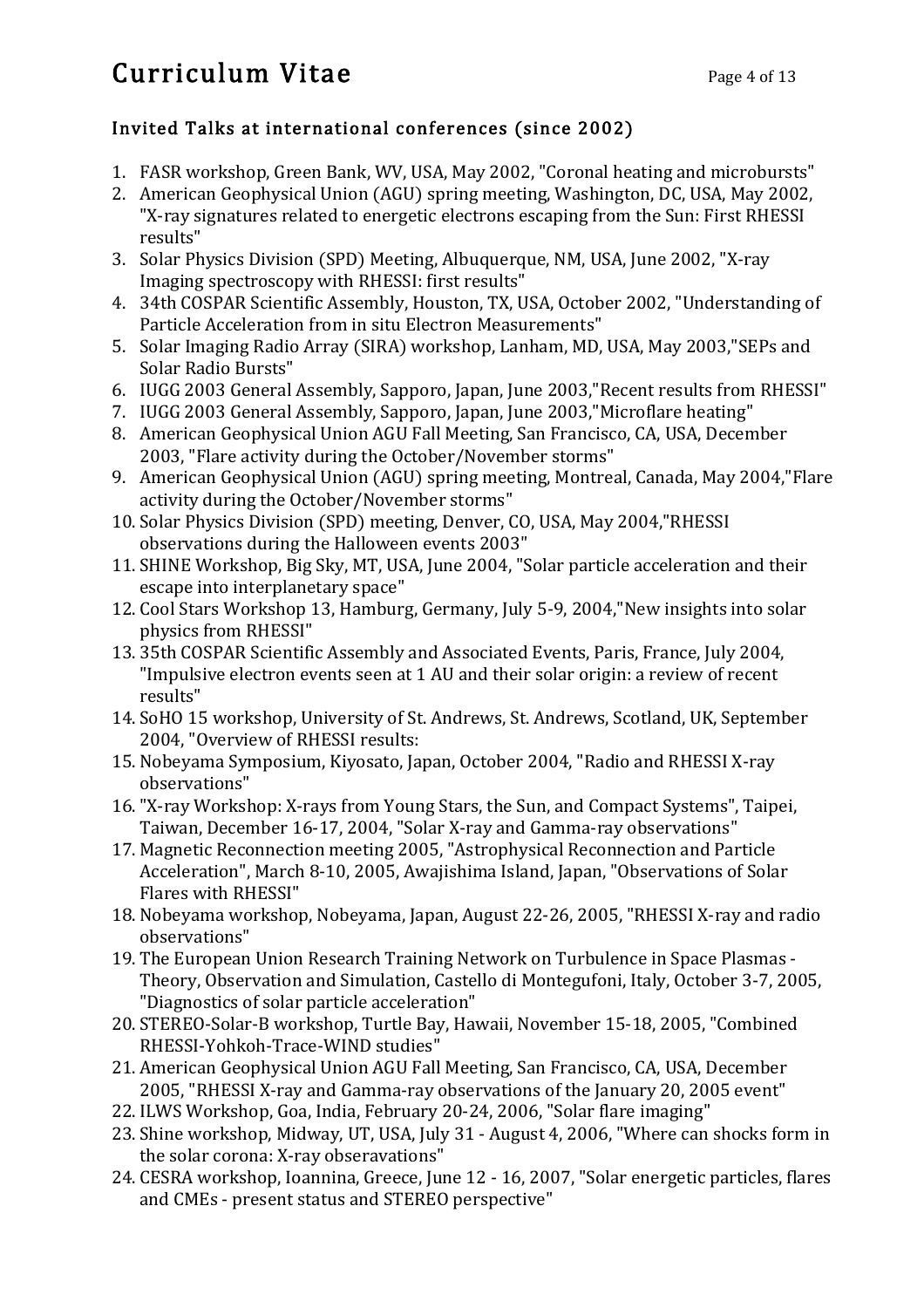# Curriculum Vitae Page 5 of 13

- 25. Shine workshop, Whistler, BC, Canada, July 30 August 3, 2007, "Observations of electron beams in the solar corona: X-ray, radio, and in-situ observations"
- 26. International Astronomical Union Symposium 247, Porlamar, Isla de Margarita, Venezuela, September 17-22, 2007, "Electron acceleration in solar flares: X-ray and insitu electron observations"
- 27. 1st SMESE Workshop, Paris, France, March 10-12, 2008, "Hard X-ray Emission from the Solar Corona"
- 28. Shine workshop, Midway, UT, USA, June 23 June 28, 2008,"Hard X-rays and type III radio bursts"
- 29. Shine workshop, Midway, UT, USA, June 23 June 28, 2008, "Coronal hard X-ray emissions associated with Coronal Mass Ejections"
- 30. 8th RHESSI Workshop, Potsdam, Germany, September 2-6, 2008, "Hard X-Ray and Gamma-Ray Sources, and their relation to CMEs and SEPs"
- 31. 3rd Solar Orbiter Workshop, Sorrento, May 25-28, 2009, "Investigate the links between the solar surface, corona and inner heliosphere"
- 32. THESIS Workshop, Moscow, Russia, October 19 23, 2009, "Hard X-ray focusing optics for solar observations"
- 33. FISFES Workshop, Tainan, Taiwan, November 30 December 2, 2009, "Hard X-ray observations of solar flares"
- 34. ISSI Workshop on 'Multi-sclae physics in coronal heatin and solar wind accelertion', Bern, Switzerland, January 25-29, 2010, "Hard X-ray observations of partially disk occulted solar flares"
- 35. Yosemite workshop on magnetic reconnection, February 8-12, 2010, "Particle acceleration in impulsive solar flares"
- 36. EGU meeting, Vienna, Austria, in session 'Magnetic Topology and Energetic Particles in the Solar System', May 5, 2010, "Solar Flare Electrons at the Sun and in the Interplanetary Space "
- 37. ISSI workshop on Particle Acceleration in Cosmic Plasmas, Bern, Switzerland, 16-20 May 2011, "Flare observations"
- 38. SPIE Astronomical Telescopes + Instrumentation, Amsterdam, July 1-4, 2012, "The Focusing Optics Solar Hard X-ray Imager (FOXSI)"
- 39. Twenty Years of Nobeyama Radioheliograph and Beyond, Nagoya, Japan, 20-23 November 2012, "RHESSI observations of coronal HXR emissions"
- 40. International Workshop on Astronomical X-ray Optics, Prague, Dec 10-13, 2012, "The Focusing Optics Solar Hard X-ray Imager (FOXSI)"
- 41. CMSO workshop on particle energization, Madison, Dec 17-19, 2012, "Energetic Electrons in Solar Flares"

Additionally, at least as many contributed presentations were given at numerous scientific meetings.

During the same time period, seminars were given at the following institutions: University of California, Berkeley; Lockheed Martin Advanced Technology Center, Palo Alto; UC Santa Cruz, Santa Cruz; UCLA; University of Arizona, Tucson; University of Michigan, Ann Arbor; NASA Goddard Space Flight Center, Maryland; Harvard-Smithsonian Center for Astrophysics, Cambridge, MA; Applied Physics Laboratory, Laurel, Maryland; ETH Zürich, Switzerland; University of Bern, Switzerland; Physikalisch-Meteorologisches Observatorium Davos, Switzerland; Observatoire de Paris, Meudon, France; Astrophysical Institute Potsdam, Germany; Christian-Albrechts-Universität zu Kiel, Germany; Osservatorio Astronomico di Brera, Italy; University of Glasgow, UK; Mullard Space Flight Center, UK; Aristotle University of Thessaloniki, Greece; Moscow State University, Moscow, Russia; National Central University, Jhongli, Taiwan; Nagoya University, Japan; Kyoto University, Japan; Tokyo University, Japan; and Purple Mountain Observatory, Nanjing, China.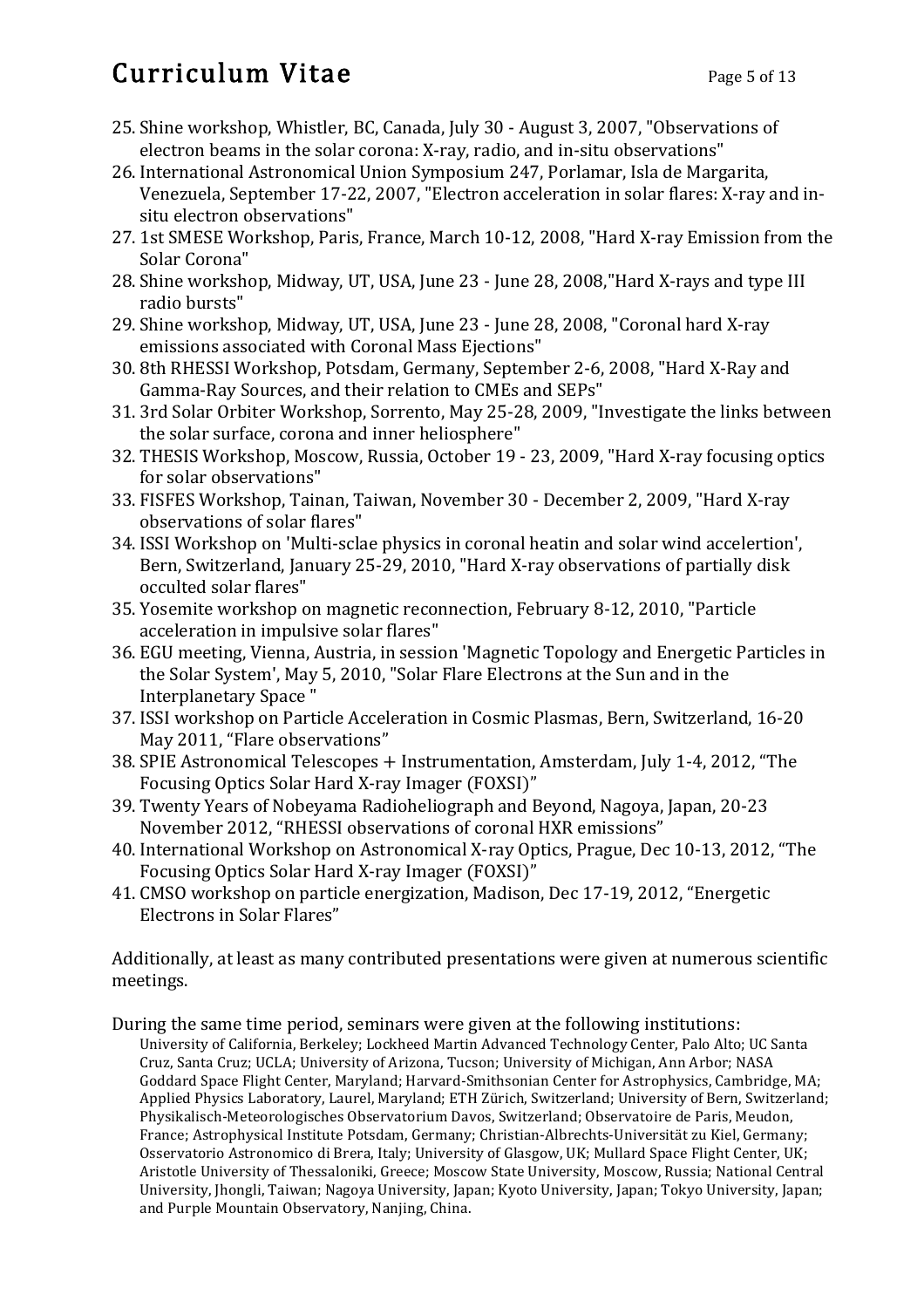# Curriculum Vitae Page 6 of 13

## Organizer of Meetings and Workshops

- 1. Working group leader at the ACE-RHESSI-WIND workshop in Taos, New Mexico, USA, Oct 7-9, 2003
- 2. Working group leader at the RHESSI-SOHO-TRACE workshop in Sonoma, California, Dec 8-11, 2004
- 3. Co-organizer of Special Session on 'Solar Energetic Particles: How Much Injection Delay, How Much Propagation Scattering?', American Geophysical Union meeting in Baltimore, USA, May 23-26, 2006
- 4. Organizer of the RHESSI-NESSI workshop series on 'X-ray Imaging Spectroscopy', Paris, France, April 3-4, 2006; and Berkeley, USA, November 6-8, 2006
- 5. Team leader of workshop on 'Coronal X-ray sources' at the International Space Science Institute, Bern, Switzerland, October 3-6, 2006 and May 8-11, 2007
- 6. Co-organizer of Special Session on 'Particle Acceleration and Transport in the Sun and Interplanetary Space' at the American Geophysical Union meeting in Fort Lauderdale, USA, May 27-30, 2008
- 7. Working group leader at the SHINE meeting, 'HXRs and Particle Acceleration', Midway, UT, June 23-28, 2008
- 8. Member of the organizing Committee of the conference "Solar activity during the onset of Solar Cycle 24", Napa, USA, 7-12 December 2008
- 9. Working group leader at 9th RHESSI workshop, Genoa, Italy, September 1-5, 2009
- 10. Team leader of ISSI international team on 'Submillimeter Solar Flare Observations', November 9-11, 2009 and June 9-11, 2010
- 11. Working group leader at 10th RHESSI workshop, Annapolis, Maryland, USA, August 1- 5, 2010
- 12. Scientific Organization Committee for 4th Solar Orbiter workshop, Telluride, USA, March 27-31, 2011
- 13. Scientific Organization Committee for 5<sup>th</sup> Solar Orbiter workshop, Brugge, Belgium, September 10-14, 2012
- 14. AGU session SH05: "Solar Flares in the Rising Phase of Solar Cycle 24", San Francisco, USA, Dec 3-7, 2012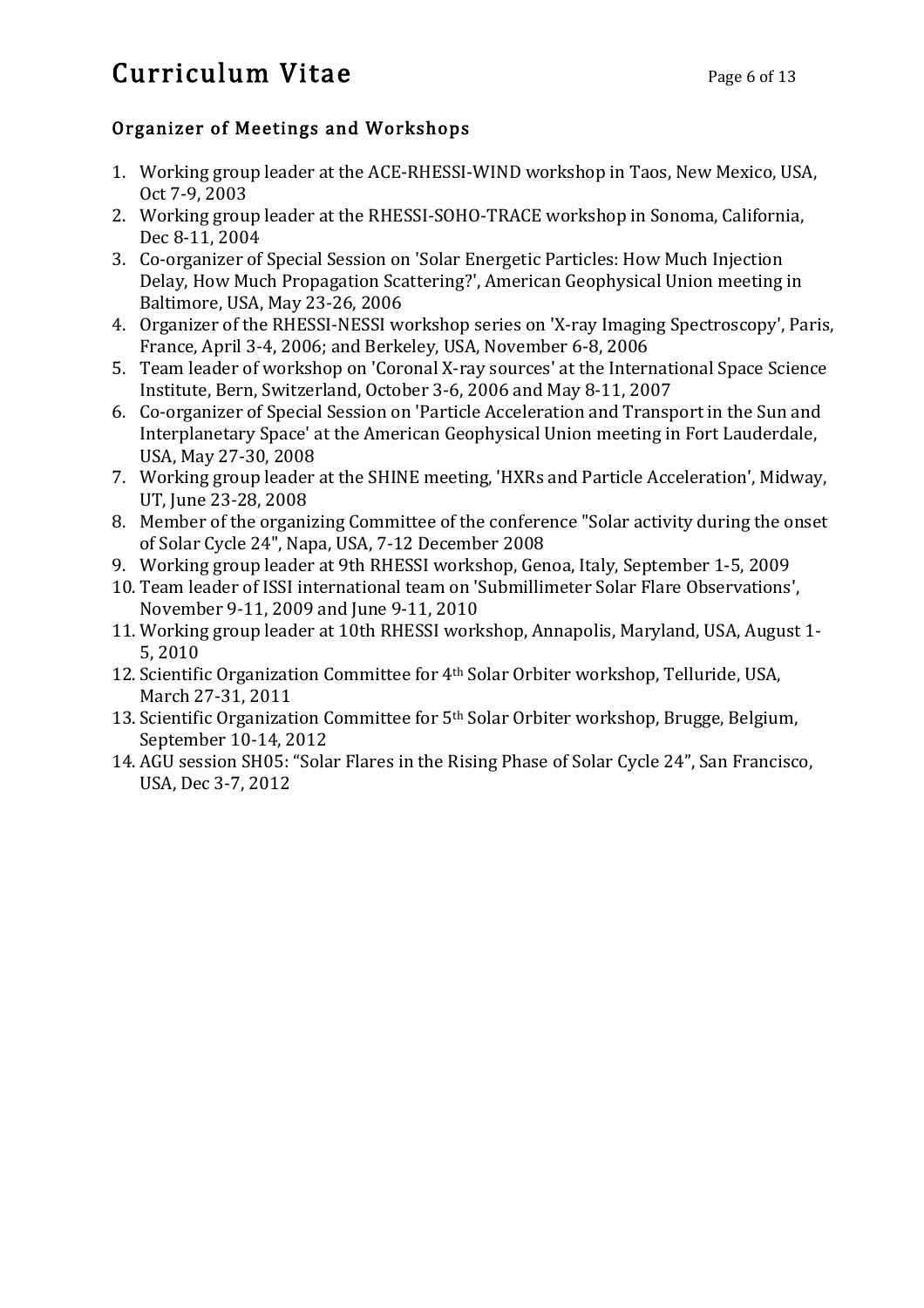# Curriculum Vitae Page 7 of 13

### Publications (papers in refereed journals)

- 1. Säm Krucker & Arnold O. Benz: The frequency ratio of bands of microwave spikes during solar flares, Astronomy & Astrophysics, 285, 1038, 1994
- 2. C. Medrano, M. Zgonik, N. Sonderer, Ch. Beyeler, Säm Krucker, J. Seglins, H. Wüest, and P. Günter: Photorefractive effect in Cu- and Ni-doped KNbO<sub>3</sub> in the visible and near infrared, Journal of Applied Physics, 76, Issue 10, pp. 5640-5645, 1994
- 3. Säm Krucker, Markus J. Aschwanden, Tim S. Bastian & Arnold O. Benz: First VLA observation of a solar narrowband, millisecond spike event, Astronomy & Astrophysics 302, 551, 1995
- 4. Säm Krucker, Arnold O. Benz, Markus J. Aschwanden & Tim S. Bastian: Location of type~I radio continuum and bursts on Yohkoh soft X-ray maps, Solar Physics 160, 151, 1995
- 5. Säm Krucker, Arnold O. Benz & Markus J. Aschwanden: Yohkoh observation of the source regions of solar narrowband, millisecond spike events, Astronomy & Astrophysics, 317, 569, 1997
- 6. Arnold O. Benz, Säm Krucker, Loren W. Acton & Tim S. Bastian: Fine structure of the Xray and radio emission of the quiet solar corona, Astronomy & Astrophysics, 320, 993, 1997
- 7. Säm Krucker, Arnold O. Benz, Tim S. Bastian & Loren W. Acton: X-ray and radio microflares in the magnetic network of the quiet Sun, Astrophysical Journal, 488, 499, 1997
- 8. Arnold O. Benz & Säm Krucker: Heating Events in the Quiet Solar Corona, Solar Physics, 182, 349, 1998
- 9. Säm Krucker & Arnold O. Benz: Energy Distribution of Heating Processes in the Quiet Solar Corona, Astrophysical Journal, 501, L213, 1998
- 10. S. D. Bale, M. J. Reiner, J.L. Bougeret, M. L. Kaiser, Säm Krucker, D. E. Larson, & R. P. Lin: The Source Region of an Interplanetary Type II Radio burst, Geophy. Res. Letters, 26, 1573, 1999
- 11. Arnold O. Benz & Säm Krucker: Heating Events in the Quiet Solar Corona: multiwavelength correlations, Astronomy and Astrophysics, 341, 286, 1999
- 12. Säm Krucker, Robert P. Lin, Davin E. Larson & Barbara J. Thompson: On the Origin of Impulsive Electron Events Observed at 1~AU, Astrophysical Journal, 519, 864, 1999
- 13. Säm Krucker, Robert P. Lin: Two Classes of Solar Proton Events Derived from Onset Time Analysis, Astrophysical Journal Letters, 542, L61, 2000
- 14. Brown, J. C.; Krucker, S.; Güdel, M.; Benz, A. O.: Mechanisms for dynamic coronal mass supply via evaporative solar micro-events, Astronomy and Astrophysics, 359, 1185, 2000
- 15. Säm Krucker & Arnold O. Benz: Are Heating Events in the Quiet Solar Corona Small Flares? - Multiwavelength Observations of Individual Events, Solar Physics, 191, 341, 2000
- 16. Benz, Arnold O.; Lin, Robert P.; Sheiner, Olga A.; Krucker, Säm; Fainberg, Joe: The Source Regions of Impulsive Solar Electron Events, Solar Physics, 203, 131, 2001
- 17. Maia, Dalmiro; Pick, Monique; Hawkins, S. Edward, III; Krucker, Säm: Solar Origin of a Series of Well-collimated Electron Events, Astrophysical Journal, 560, 1068, 2001
- 18. A. Klassen, V. Bothmer, G. Mann, M. Reiner, Säm Krucker, A. Vourlidas, H. Kunow: Solar energetic electron events and coronal shocks, Astronomy and Astrophysics, 385, 1078, 2002
- 19. Bieber, J.W.; Dröge, W.; Evenson, P.A.; Pyle, R.; Ruffolo, D.; Pinsook, U.; Tooprakai, P.; Rujiwarodom, M.;Khumlumlert, T.; Krucker, Säm: Energetic Particle Observations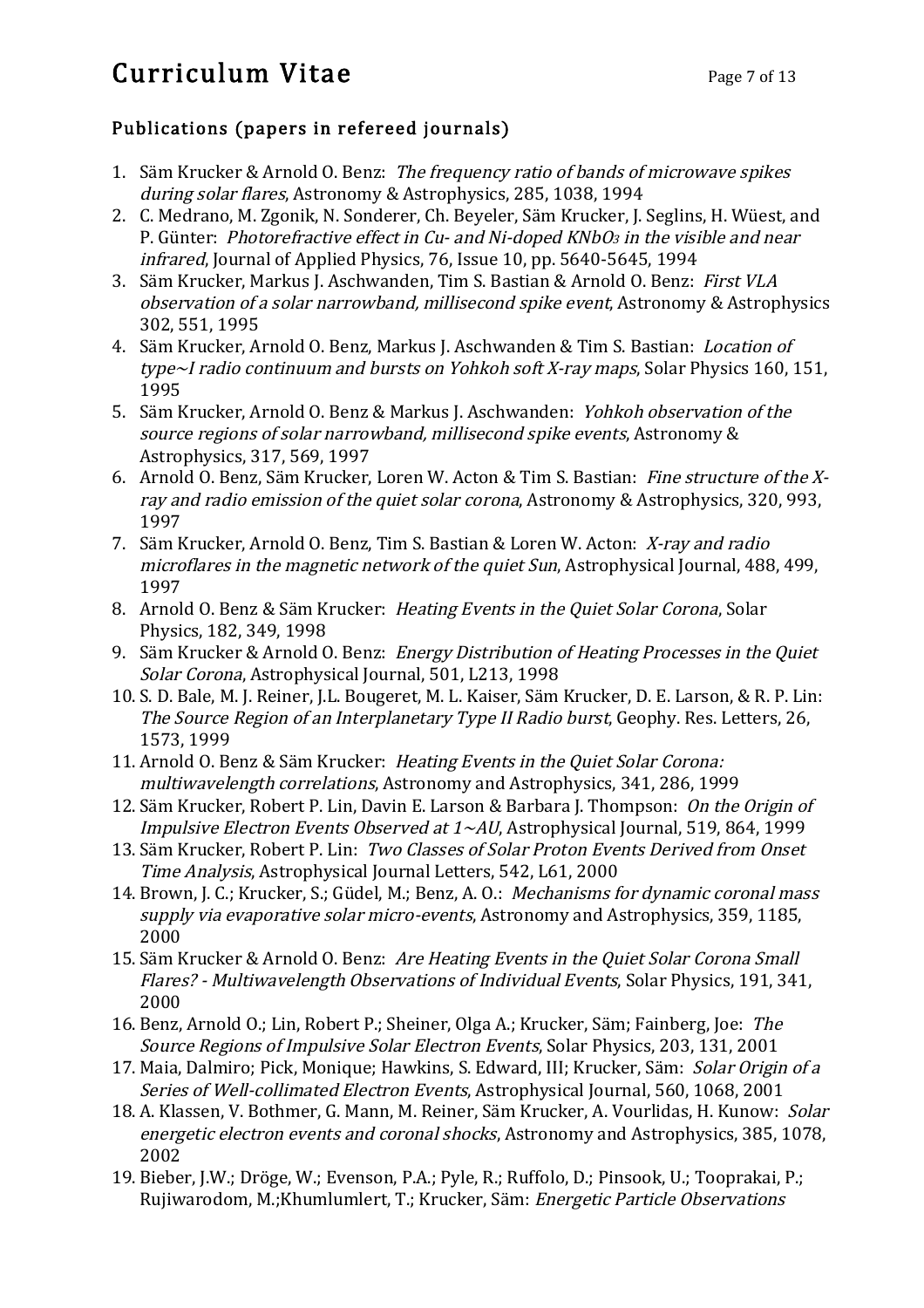## Curriculum Vitae Page 8 of 13

during the 2000 July 14 Solar Event, Astrophysical Journal, 567, 622, 2002

- 20. Benz, Arnold O.; Krucker, Säm: Energy Distribution of Microevents in the Quiet Solar Corona: Astrophysical Journal, 568, 413, 2002
- 21. Lin, R.P. and 67 co-authors: The Reuven Ramaty High Energy Solar Spectroscopic Imager (RHESSI), Solar Physics 210, 3, 2002
- 22. Hurford, G.H. and 13 co-authors: The RHESSI Imaging Concept, Solar Physics 210, 61- 86, 2002
- 23. Peter Gallagher, Brian Dennis, Säm Krucker, Richard Schwartz, Kimberly Tolbert: RHESSI and TRACE observations of the 21 April 2002 X1.5 flare, Solar Physics 210, 341-356, 2002
- 24. Linhui Sui, Gordon Holman, Brian Dennis, Säm Krucker, Richard Schwartz, Kimberly Tolbert: Modeling Images and Spectra of a Solar Flare Observed by RHESSI on 20 February 2002, Solar Physics 210, 245-259, 2002
- 25. Nicole Vilmer, Säm Krucker, Robert P. Lin: Hard X-ray and metric/decimeteric radio observations of the 20 February 2002 solar flare, Solar Physics 210, 261, 2002
- 26. Säm Krucker & Robert P. Lin: Relative Timing and Spectra of Solar Flare Hard X-ray Sources, Solar Physics 210, 229, 2002
- 27. Säm Krucker, Steven Christe, Robert P. Lin, Gordon Hurford, Richard Schwartz: Hard Xray Microflares down to  $3 \sim$ keV, Solar Physics 210, 445, 2002
- 28. Dalla, S.; Balogh, A.; Krucker, Säm; Posner, A.; Müller-Mellin, R.; Anglin, J. D.; Hofer, M. Y.; Marsden, R. G.; Sanderson, T. R.; Tranquille, C.; Heber, B.; Zhang, M.; McKibben, R. B.: Properties of high heliolatitude solar energetic particle events and constraints on models of acceleration and propagation, Geophysical Research Letters, 30, 8035, 2003
- 29. Gimenez de Castro, C. G.; Silva, A. V. R.; Trottet, G.; Costa, J. E. R.; Kaufman, P.; Correia, E.; Krucker, Säm; Martinez, G.; Rovira, M.; Lüthi, T.; Magun, A.; Levato, H.: <sup>A</sup> multiwavelength analysis of the August 30, 2002 flare, Boletim da Sociedade Astronômica Brasileira, 23, 23, 2003
- 30. Säm Krucker: On the origin of solar energetic particles, Lecture notes in Physics, 179- 192, 2003
- 31. Klein, K.L., Krucker, Säm, and Trottet, G.: WIND/3DP and Nancay radioheliograph observations of solar energetic electron events, Advances in Space Research, Volume 32, Issue 12, p. 2521, 2003
- 32. Vilmer, N.; Krucker, S.; Trottet, G.; Lin, R. P.: Hard X-ray and metric/decimetric spatially resolved observations of the 10 April 2002 solar flare, Advances in Space Research, 32, 2509, 2003
- 33. Emslie, A.G., Kontar, E.P., Krucker, Säm, and Lin, R.P.: RHESSI Hard X-ray Imaging Spectroscopy of the Large Gamma-Ray Flare of July 23, 2002, ApJL, 595, L107, 2003
- 34. White, S.M., Krucker, Säm, Shibasaki, K., Yokoyama, T., Shimojo, M., and Kundu, M.R.: Radio and hard X-ray images of high-energy electrons in a compact X-class solar flare, ApJL, 595, L111, 2003
- 35. Hurford, G.J., Schwartz, R.A., Krucker, S., Lin, R.P., Smith, D.M., and Vilmer, N.: First gamma-ray images of a solar flare, ApJL, 595, L77, 2003
- 36. Lin, R.P., Krucker, S., and 11 coauthors.: RHESSI Observations of Particle Acceleration and energy Release in an Intense Solar Gamma-Ray Line Flare, ApJL, 595, L69, 2003
- 37. Säm Krucker, Hurford, G.J., and Lin, R.P.: Hard X-ray Source Motions in the July 23, 2002 Gamma-ray Flare, ApJL, 595, L103, 2003
- 38. Karlicky, M.; Farnik, F.; Krucker, Säm: High-frequency slowly drifting structures and Xray sources observed by RHESSI, Astronomy and Astrophysics, 419, 365, 2004
- 39. Yurchyshyn, Vasyl; Wang, Haimin; Abramenko, Valentyna; Spirock, Thomas J.; Krucker, Säm: Magnetic Field, H<sup>α</sup>, and RHESSI Observations of the 2002 July 23 Gamma-Ray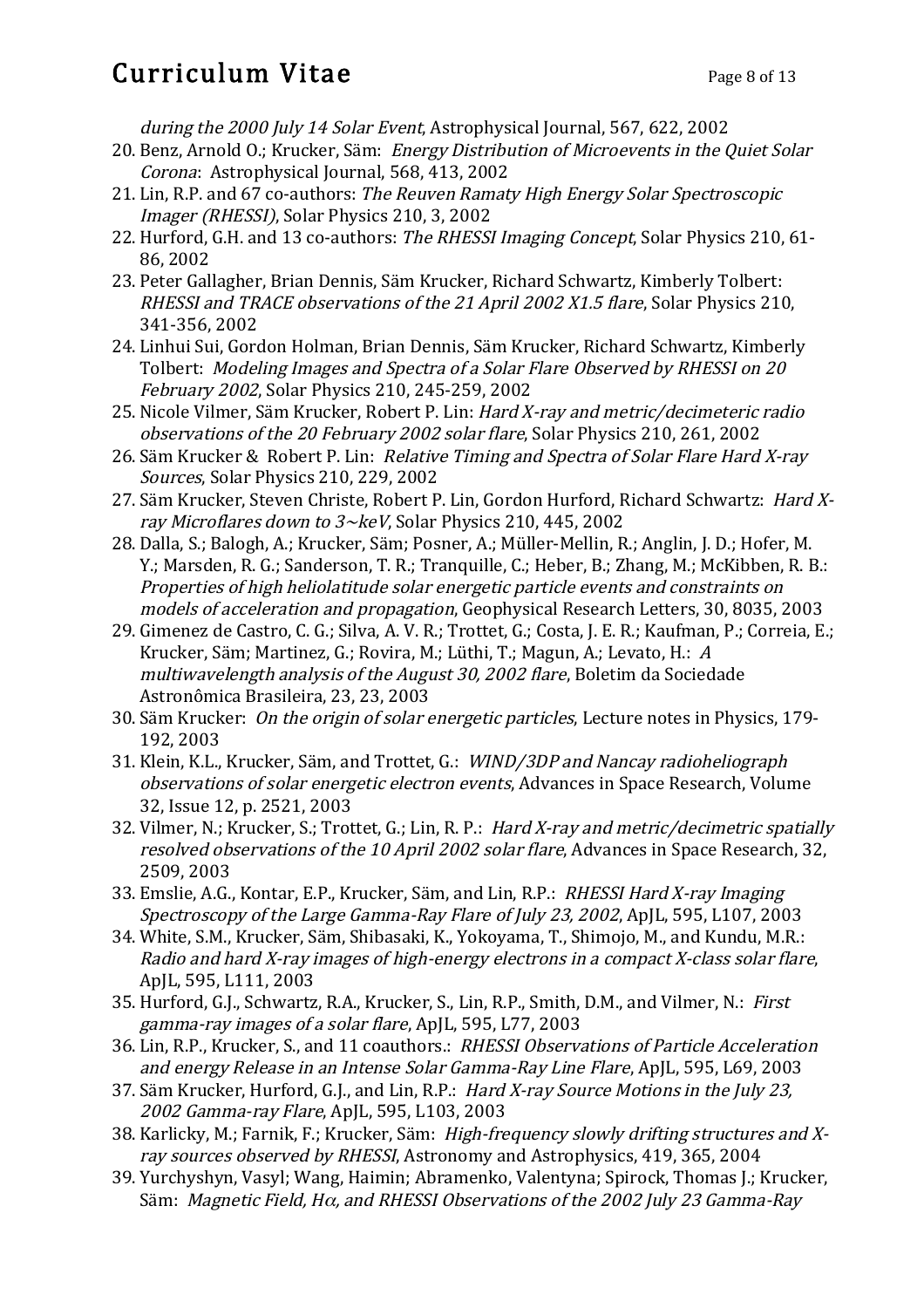# Curriculum Vitae Page 9 of 13

Flare, Astrophysical Journal, 605, 546, 2004

- 40. Liu, Chang; Qiu, Jiong; Gary, Dale E.; Krucker, Säm; Wang, Haimin: Studies of Microflares in RHESSI Hard X-Ray, Big Bear Solar Observatory H, and Michelson Doppler Imager Magnetograms, Astrophysical Journal, 604, 442, 2004
- 41. Aschwanden, M.J.; Metcalf, T.R.; Krucker, Säm; Sato, J.; Conway, A.J.; Hurford, G.J.; Schmahl, E.J.: On the Photometric Accuracy of RHESSI Imaging and Spectrosocopy, Solar Physics, 219, 149, 2004
- 42. Kundu, M. R.; Garaimov, V. I.; White, S. M.; Krucker, Säm: Nobeyama Radioheliograph and RHESSI Observations of the X1.5 Flare of 2002 April 21, Astrophysical Journal, 600, 1052, 2004
- 43. Gopalswamy, N.; Yashiro, S.; Krucker, Säm; Stenborg, G.; Howard, R. A.: Intensity variation of large solar energetic particle events associated with coronal mass ejections, Journal of Geophysical Research, Volume 109, Issue A12, CiteID A12105, 2004
- 44. Klein, K. L.; Krucker, Säm; Trottet, G.; Hoang, S.: *Coronal phenomena at the release of* solar energetic electron events, Astronomy & Astrophysics, 431, 1047, 2005
- 45. Pick, M.; Demoulin, P.; Krucker, Säm; Malandraki, O.; Maia, D.: Radio and X-Ray Signatures of Magnetic Reconnection behind an Ejected Flux Rope, Astrophysical Journal, 625, 1019, 2005
- 46. Hurley, K.; Boggs, S. E.; Smith, D. M.; Duncan, R. C.; Lin, R.; Zoglauer, A.; Krucker, Säm; Hurford, G.; Hudson, H.; Wigger, C.; and 10 coauthors: An exceptionally bright flare from SGR 1806-20 and the origins of short-duration gamma-ray bursts, Nature, 434, 1098, 2005
- 47. Dauphin, C.; Vilmer, N.; Lüthi, T.; Trottet, G.; Krucker, Säm; Magun, A.: Modulations of broad-band radio continua and X-ray emissions in the large X-ray flare on 03 November 2003, Advance in Space Research, 35, Issue 10, 1805, 2005
- 48. Klassen, A.; Krucker, Säm; Kunow, H.; Müller-Mellin, R.; Wimmer-Schweingruber, R.; Mann, G.; Posner, A.: Solar energetic electrons related to the 28 October 2003 flare, JGRA, Volume 110, Issue A9, CiteID A09S0, 2005
- 49. Säm Krucker, M.D. Fivian & Robert P. Lin: Hard X-ray footpoint motions in solar flares: comparing magnetic reconnection models with observations, Advance in Space Research, 35, Issue 10, 1707, 2005
- 50. Wang, L., Lin, R.P., Säm Krucker, Gosling, J.T.: Evidence for double injections in scatterfree solar impulsive electron events, Geophysical Research Letters, Volume 33, Issue 3, CiteID L03106, 2006
- 51. Dauphin, C.; Vilmer, N.; Krucker, Säm: Observations of a soft X-ray rising loop associated with a type II burst and a coronal mass ejection in the 03 November 2003 Xray flare, Astronomy and Astrophysics, 455, 339, 2006
- 52. Hurford, G. J.; Krucker, Säm; Lin, R. P.; Schwartz, R. A.; Share, G. H.; Smith, D. M.: Gamma-Ray Imaging of the 2003 October/November Solar Flares, The Astrophysical Journal, 644, L93, 2006
- 53. Yan, Y.; Pick, M.; Wang, M.; Säm Krucker; Vourlidas, A.: A Radio Burst and Its Associated CME on March 17, 2002, Solar Physics 239, 239, 2006
- 54. Reiner, M. J., Säm Krucker; Gary, D. E.; Dougherty, B. L.; Kaiser, M. L.; Bougeret, J.-L.: Radio and White-Light Coronal Signatures Associated with the RHESSI Hard X-Ray Event of 2002 July 23, The Astrophysical Journal, 657, 1107, 2007
- 55. Säm Krucker, E.P. Kontar & Robert P. Lin: Solar Flare Electron Spectra at the Sun and near the Earth, The Astrophysical Journal, 663, L109, 2007
- 56. Kartavykh, W. Droege, B. Klecker, G. M. Mason, E. Moebius, M. Popecki, and Säm Krucker: Evidence for a Two-Temperature Source Region in the 3He-Rich Solar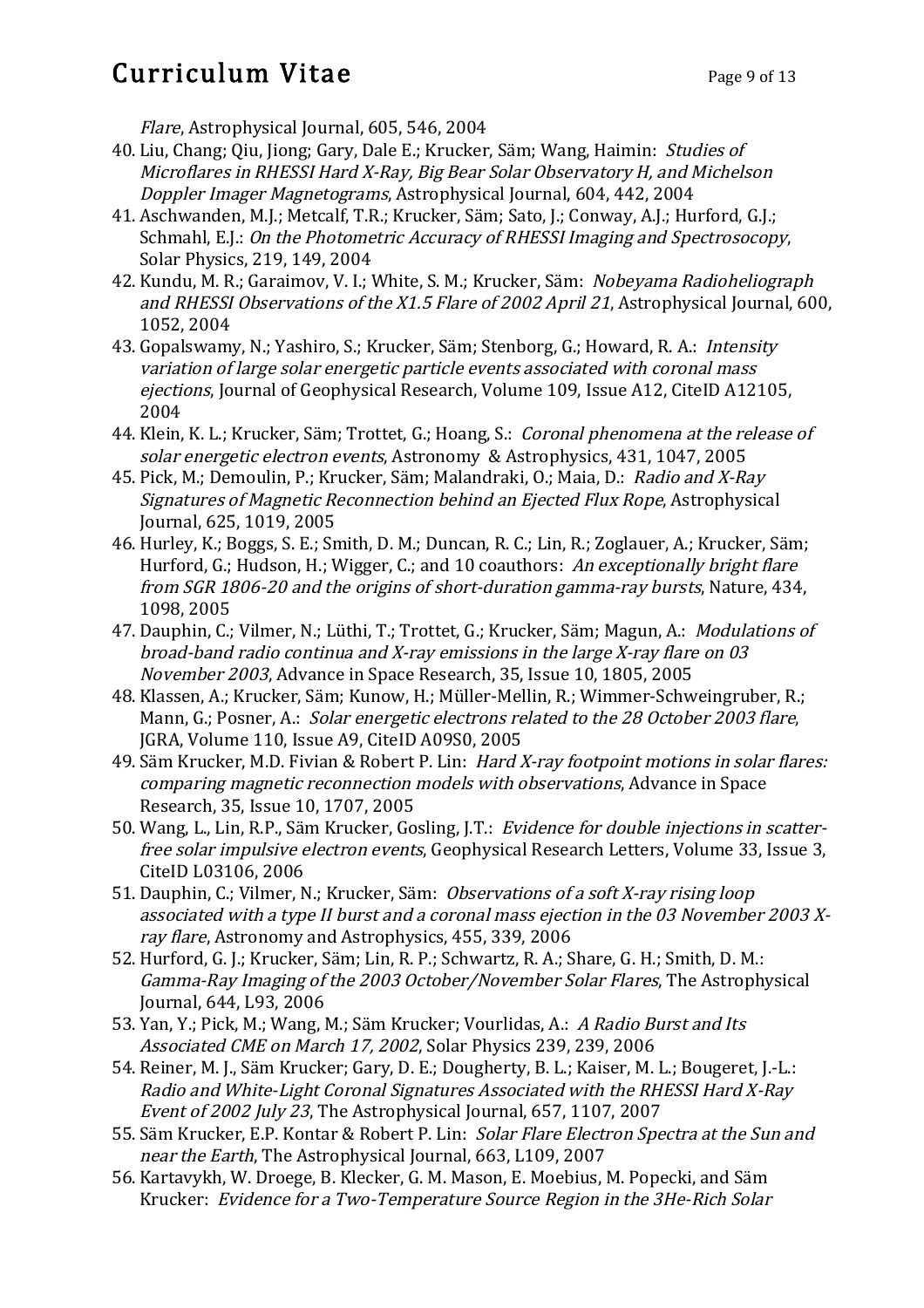## Curriculum Vitae Page 10 of 13

Energetic Particle Event of 2000 May 1, The Astrophysical Journal, 671, 947, 2007

- 57. Säm Krucker, S.M. White, & Robert P. Lin: Solar Flare Hard X-ray Emission from the High Corona, The Astrophysical Journal Letters, 669, 49, 2007
- 58. Säm Krucker, I.G. Hannah, & Robert P. Lin: RHESSI and Hinode X-ray Observations of a Partially Occulted Solar Flare, The Astrophysical Journal Letter, 671, L193, 2007
- 59. Säm Krucker & Robert P. Lin: Hard X-ray emissions from partially occulted flares, The Astrophysical Journal, 673, 1181, 2008
- 60. Saldanha, Säm Krucker, & Robert P. Lin: Hard X-ray Spectral Evolution and Production of Solar Energetic Particle Events during the January 2005 X-class Flares, The Astrophysical Journal, 673, 1169, 2008
- 61. J.-L. Bougeret and 42 co-authors: The Radio and Plasma Wave Investigation on the STEREO Mission, Space Science Reviews, 10.1007/s11214-007-9298-8, 2008
- 62. N. V. Nitta, G.M Mason, M.E. Wiedenbeck, C.M.S. Cohen, Säm Krucker, I.G. Hannah, M. Shimojo, K. Shibata: Coronal Jet Observed by Hinode as the Source of a 3He-rich Solar Energetic Particle Event, The Astrophysical Journal Letters, 675, L125, 2008
- 63. I.G. Hannah, Säm Krucker, H.S. Hudson, S. Christe, S., R.P. Lin: An intriguing solar microflare observed with RHESSI, Hinode, and TRACE, Astronomy and Astrophysics, 481, L45, 2008
- 64. S. Christe, I.G. Hannah, Säm Krucker, J. McTiernan & Robert P. Lin: RHESSI microflare Statisitcs: I. Flare Finding and Frequency Distribution, The Astrophysical Journal, 677, 1385, 2008
- 65. I.G. Hannah, S. Christe, Säm Krucker, G.D. Hurford, H.S. Hudson, & Robert P. Lin: RHESSI microflare Statisitcs: II. X-ray Imaging, Spectrocsopy and Energy Distribution, The Astrophysical Journal, 677, 704, 2008
- 66. Säm Krucker, G.D. Hurford, A.L. MacKinnon, A.Y. Shih, & Robert P. Lin: Coronal γ-Ray Bremsstrahlung from Solar Flare-accelerated Electrons, The Astrophysical Journal Letters, 678, L63, 2008
- 67. G. Trottet, Säm Krucker, T. Lüthi, A. Magun: Radio submillimeter and γ-ray observations of the 2003 October 28 flare, The Astrophysical Journal, 678, 509, 2008
- 68. S. Christe, Säm Krucker, & Robert P. Lin: Hard X-Rays Associated with Type III Radio Bursts, The Astrophysical Journal Letters, 680, L149, 2008
- 69. K.-L. Klein, Säm Krucker, G. Lointier & A. Kerdraon: Open magnetic flux tubes in the corona and the transport of solar energetic particles, Astronomy & Astrophysics, 486, 589, 2008
- 70. P. Saint-Hilaire, Säm Krucker, & Robert P. Lin: A statistical survey of hard X-ray spectral characteristics of solar flares with two footpoints, Solar Physics, 250, 53, 2008
- 71. Säm Krucker, P. Saint-Hilaire, S. Christe, S. M. White, A. D. Chavier, S. D. Bale, & Robert P. Lin: Coronal Hard X-Ray Emission Associated with Radio Type III Bursts, The Astrophysical Journal, 681, 644, 2008
- 72. Säm Krucker and 11 co-authors: Hard X-ray emission from the solar corona, Astronomy & Astrophysics Reviews, 16, 155, 2008
- 73. C. Chifor, H. Isobe, H.E. Mason, I.G. Hannah, P.R. Young, G. Del Zanna, Säm Krucker, K. Ichimoto, Y. Katsukawa, T. Yokoyama: Magnetic flux cancellation associated with a recurring solar jet observed with Hinode, RHESSI, and STEREO/EUVI, Astronomy and Astrophysics, 491, 279, 2008
- 74. Säm Krucker, P.H. Oakley, R.P. Lin: Spectra of Solar Impulsive Electron Events Observed Near Earth, Astrophysical Journal, 691, 806, 2009
- 75. Ya-Hui Yang, C.Z. Cheng, Säm Krucker, R.P. Lin, W.H. Ip: A Statistical Study of Hard X-Ray Footpoint Motions in Large Solar Flares, Astrophysical Journal, 693, 132, 2009
- 76. P. Kaufmann, G. Trottet, C. Giménez de Castro, J.-P. Raulin, Säm Krucker, A.Y. Shih,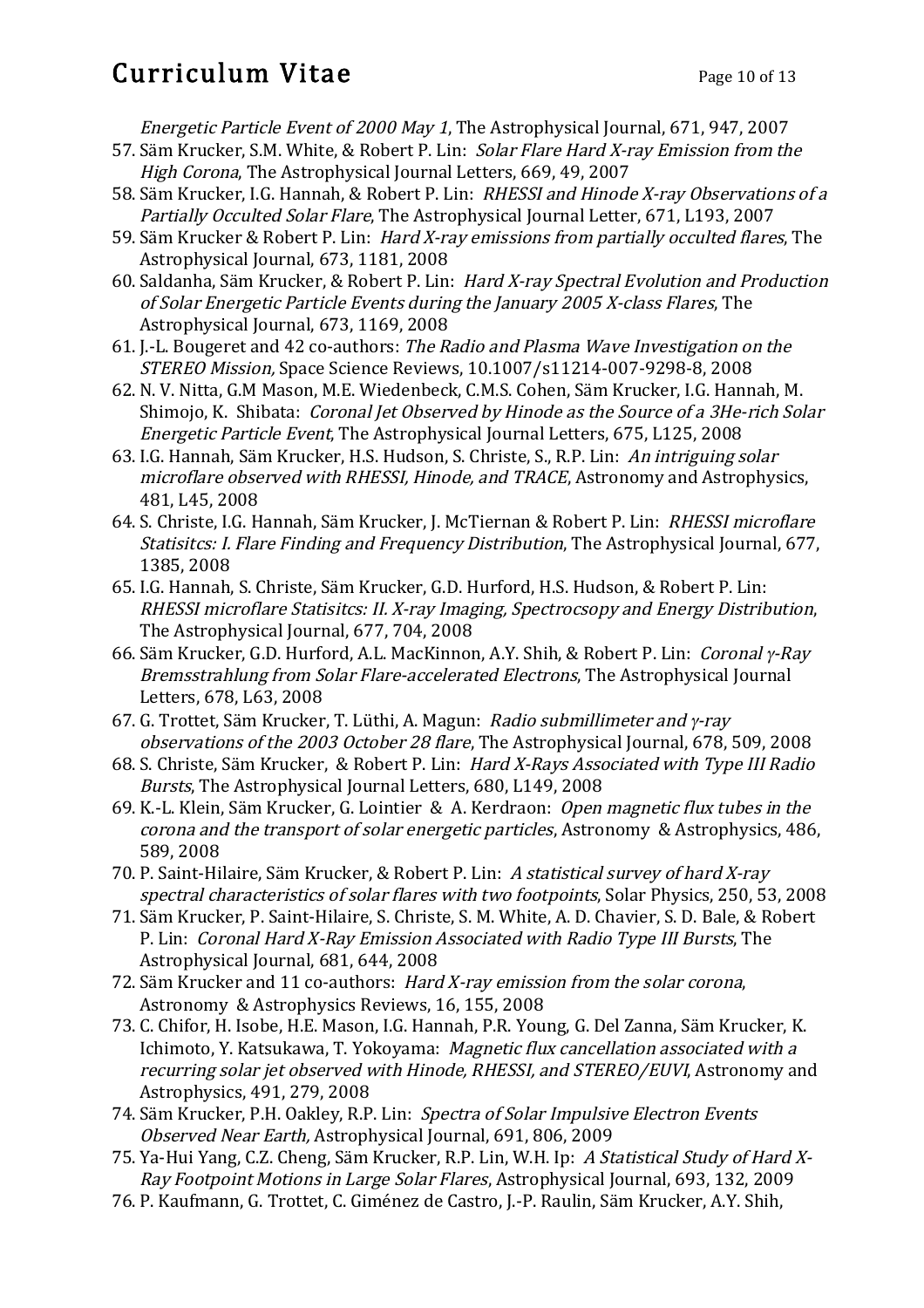## Curriculum Vitae Page 11 of 13

Albert Y., H. Levato: Sub-terahertz, Microwaves and High Energy Emissions During the 6 December 2006 Flare, at 18:40 UT, Solar Physics, 255, 131, 2009

- 77. A. Asai, H. Nakajima, M. Shimojo, T. Yokoyama, S. Masuda, Säm Krucker: Imaging Spectroscopy on Preflare Coronal Nonthermal Sources Associated with the 2002 July 23 Flare, Astrophysical Journal, 695, 1623, 2009
- 78. P. Saint-Hilaire, Säm Krucker, S. Christe, R.P. Lin: The X-ray Detectability of Electron Beams Escaping from the Sun, Astrophysical Journal, 696, 941, 2009
- 79. T. Minoshima, S. Imada, T. Morimoto, T. Kawate, H. Koshiishi, M. Kubo, S. Inoue, H. Isobe, S. Masuda, Säm Krucker, T. Yokoyama: Multiwavelength Observation of Electron Acceleration in the 2006 December 13 Flare, Astrophysical Journal, 697, 843, 2009
- 80. S. Masson, K.-L. Klein, R. Buetikofer, E. Flueckiger, V. Kurt, B. Yushkov, Säm Krucker: Acceleration of Relativistic Protons during the 20 January 2005 Flare and CME, Solar Physics, 257, 305, 2009
- 81. M.D. Fivian, Säm Krucker, R.P. Lin: Energy Deposition and Hard X-Ray Source Motions in the 2002 July 23 γ-Ray Flare, Astrophysical Journal, 697, 843, 2009
- 82. Watanabe, K.; Lin, R. P.; Krucker, S.; Murphy, R. J.; Share, G. H.; Harris, M. J.; Gros, M.; Muraki, Y.; Sako, T.; Matsubara, Y.; and 14 coauthors: Physics of ion acceleration in the solar flare on 2005 September 7 determines gamma-ray and neutron production, AdSpR, 44, 789, 2009
- 83. Giménez de Castro, C. G.; Trottet, G.; Silva-Valio, A.; Krucker, Säm; Costa, J. E. R.; Kaufmann, P.; Correia, E.; Levato, H.: Submillimeter and X-ray observations of an X class flare, Astronomy & Astrophysics, 507, 433, 2009
- 84. Grayson, James A.; Krucker, Säm; Lin, R. P.: A Statistical Study of Spectral Hardening in Solar Flares and Related Solar Energetic Particle Events, Astrophysical Journal, 707, 1588, 2009
- 85. Eastwood, J. P.; Wheatland, M. S.; Hudson, H. S.; Krucker, S.; Bale, S. D.; Maksimovic, M.; Goetz, K.; Bougeret, J.-L.: On The Brightness and Waiting-Time Distributions of a Type III Radio Storm Observed By Stereo/Waves, Astrophysical Journal, 708, 95, 2010
- 86. Feldman, William C.; Lawrence, David J.; Goldsten, John O.; Gold, Robert E.; Baker, Daniel N.; Haggerty, Dennis K.; Ho, George C.; Krucker, Säm; Lin, Robert P.; Mewaldt, Richard A.; and 8 coauthors: Evidence for extended acceleration of solar flare ions from 1-8 MeV solar neutrons detected with the MESSENGER Neutron Spectrometer, Journal of Geophysical Research, Volume 115, Issue A1, 2010
- 87. Temmer, M.; Veronig, A. M.; Kontar, E. P.; Krucker, Säm; Vrsnak, B.: Combined STEREO and RHESSI Study of Coronal Mass Ejection Acceleration and Particle Acceleration in Solar Flares, Astrophysical Journal, 712, 1410, 2010
- 88. Oka, M.; Phan, T.-D.; Krucker, Säm; Fujimoto, M.; Shinohara, I.: Electron Acceleration by Multi-Island Coalescence, Astrophysical Journal, 714, 915, 2010
- 89. Krucker, Säm; Hudson, H. S.; Glesener, L.; White, S. M.; Masuda, S.; Wuelser, J.-P.; Lin, R. P.: Measurements of the Coronal Acceleration Region of a Solar Flare, Astrophysical Journal, 714, 1108, 2010
- 90. Watanabe, Kyoko; Krucker, Säm; Hudson, Hugh; Shimizu, Toshifumi; Masuda, Satoshi; Ichimoto, Kiyoshi: G-band and Hard X-ray Emissions of the 2006 December 14 Flare Observed by Hinode/SOT and RHESSI, Astrophysical Journal, 715, 651, 2010
- 91. Saint-Hilaire, P.; Krucker, Säm; Lin, R. P.: Statistically Derived Flaring Chromospheric-Coronal Density Structure from Non-thermal X-ray Observations of the Sun, Astrophysical Journal, 721, 1933, 2010
- 92. Kahler, S. W.; Krucker, Säm; Szabo, A.: Solar energetic electron probes of magnetic cloud field line lengths, Journal of Geophysical Research, Volume 116, Issue A1, CiteID A01104, 2011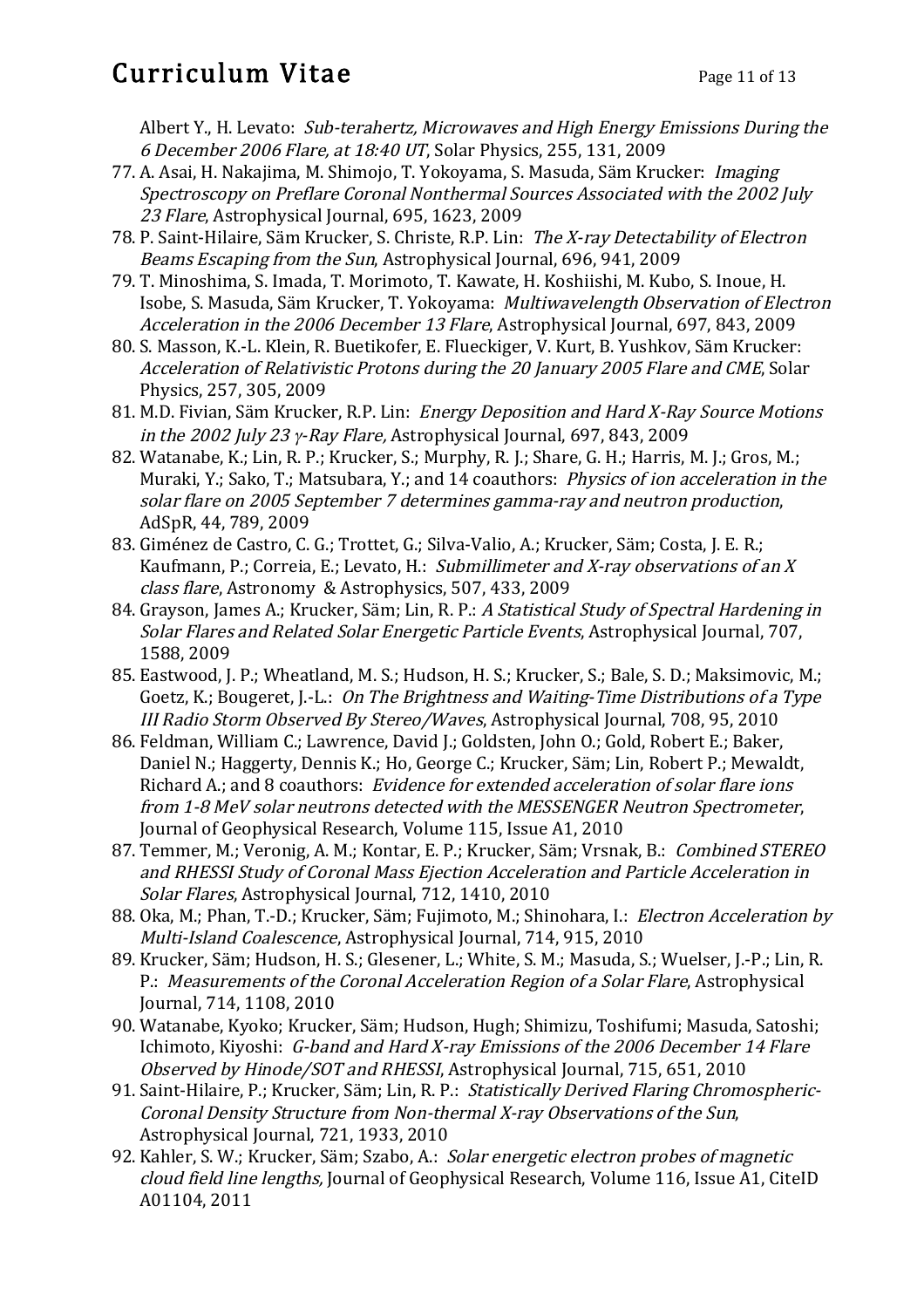# Curriculum Vitae Page 12 of 13

- 93. Martínez Oliveros, J. C.; Couvidat, S.; Schou, J.; Krucker, Säm; Lindsey, C.; Hudson, H. S.; Scherrer, P.: *Imaging Spectroscopy of a White-Light Solar Flare*, Solar Physics, in press, 2011
- 94. Wang, L.; Lin, R. P.; Krucker, Säm: Pitch-angle Distributions and Temporal Variations of 0.3-300 keV Solar Impulsive Electron Events, Astrophysical Journal, 727, 121, 2011
- 95. Ishikawa, S.; Krucker, Säm; Takahashi, T.; Lin, R. P.: RHESSI Imaging Survey of gammaray Bremsstrahlung Emission in Solar Flares, Astrophysical Journal, 728, 22, 2011
- 96. Yang, Ya-Hui; Cheng, C. Z.; Krucker, Säm; Hsieh, Min-Shiu: Estimation of the Reconnection Electric Field in the 2003 October 29 X10 Flare, Astrophysical Journal, 732, 15, 2011
- 97. Krucker, Säm; Raftery, Claire L.; Hudson, Hugh S.: Temperature and Density Estimates of Extreme-ultraviolet Flare Ribbons Derived from TRACE Diffraction Patterns, Astrophysical Journal, 734, 34, 2011
- 98. Christe, S.; Krucker, S.; Saint-Hilaire, P.: The RHESSI Microflare Height Distribution, Solar Physics, 270, 493, 2011
- 99. Baylor, R. N.; Cassak, P. A.; Christe, S.; Hannah, I. G.; Krucker, Säm; Mullan, D. J.; Shay, M. A.; Hudson, H. S.; Lin, R. P.: *Estimates of Densities and Filling Factors from a* Cooling Time Analysis of Solar Microflares Observed with RHESSI, Astrophysical Journal, 736, 75, 2011
- 100. Agueda, Neus; Krucker, Säm; Lin, Robert P.; Wang, Linghua: On the Near-Earth Observation of Protons and Electrons from the Decay of Low-energy Solar Flare Neutrons, Astrophysical Journal, 737, 53, 2011
- 101. Ishikawa, S.; Krucker, Säm; Takahashi, T.; Lin, R. P.: On the Relation of Above-theloop and Footpoint Hard X-Ray Sources in Solar Flares, Astrophysical Journal, 737, 48, 2011
- 102. Fletcher, L.; Dennis, B. R.; Hudson, H. S.; Krucker, S.; Phillips, K.; Veronig, A.; Battaglia, M.; Bone, L.; Caspi, A.; Chen, O.; and 6 coauthors: An Observational Overview of Solar Flares,

Space Science Reviews, 159, 19, 2011

- 103. Hannah, I. G.; Hudson, H. S.; Battaglia, M.; Christe, S.; Kašparová, J.; Krucker, S.; Kundu, M. R.; Veronig, A.: *Microflares and the Statistics of X-ray Flares*, Space Science Reviews, 159, 263, 2011
- 104. Krucker, Säm; Hudson, H. S.; Jeffrey, N. L. S.; Battaglia, M.; Kontar, E. P.; Benz, A. O.; Csillaghy, A.; Lin, R. P.: High-resolution Imaging of Solar Flare Ribbons and Its Implication on the Thick-target Beam Model, Astrophysical Journal, 739, 96, 2011
- 105. Artmann, S.; Schlickeiser, R.; Agueda, N.; Krucker, S.; Lin, R. P.: A diffusive description of the focused transport of solar energetic particles. Intensity- and anisotropy-time profiles as a powerful diagnostic tool for interplanetary particle transport conditions, A&A, 535, 92, 2011
- 106. Raftery, Claire L.; Krucker, Säm; Lin, Robert P.: Imaging Spectroscopy Using AIA Diffraction Patterns in Conjunction with RHESSI and EVE Observations, Astrophysical Journal, 743, 27, 2011
- 107. Krucker, Säm; Kontar, E. P.; Christe, S.; Glesener, L.; Lin, R. P.: Electron Acceleration Associated with Solar Jets, Astrophysical Journal, 742, 82, 2011
- 108. Martínez Oliveros, Juan Carlos; Raftery, Claire L.; Bain, Hazel M.; Liu, Ying; Krupar, Vratislav; Bale, Stuart; Krucker, Säm: The 2010 August 1 Type II Burst: A CME-CME Interaction and its Radio and White-light Manifestations, Astrophysical Journal, 748, 66, 2012
- 109. Matthews, Sarah A.; Williams, David R.; Klein, Karl-Ludwig; Kontar, Eduard P.; Smith, David M.; Lagg, Andreas; Krucker, Sam; Hurford, Gordon J.; Vilmer, Nicole;